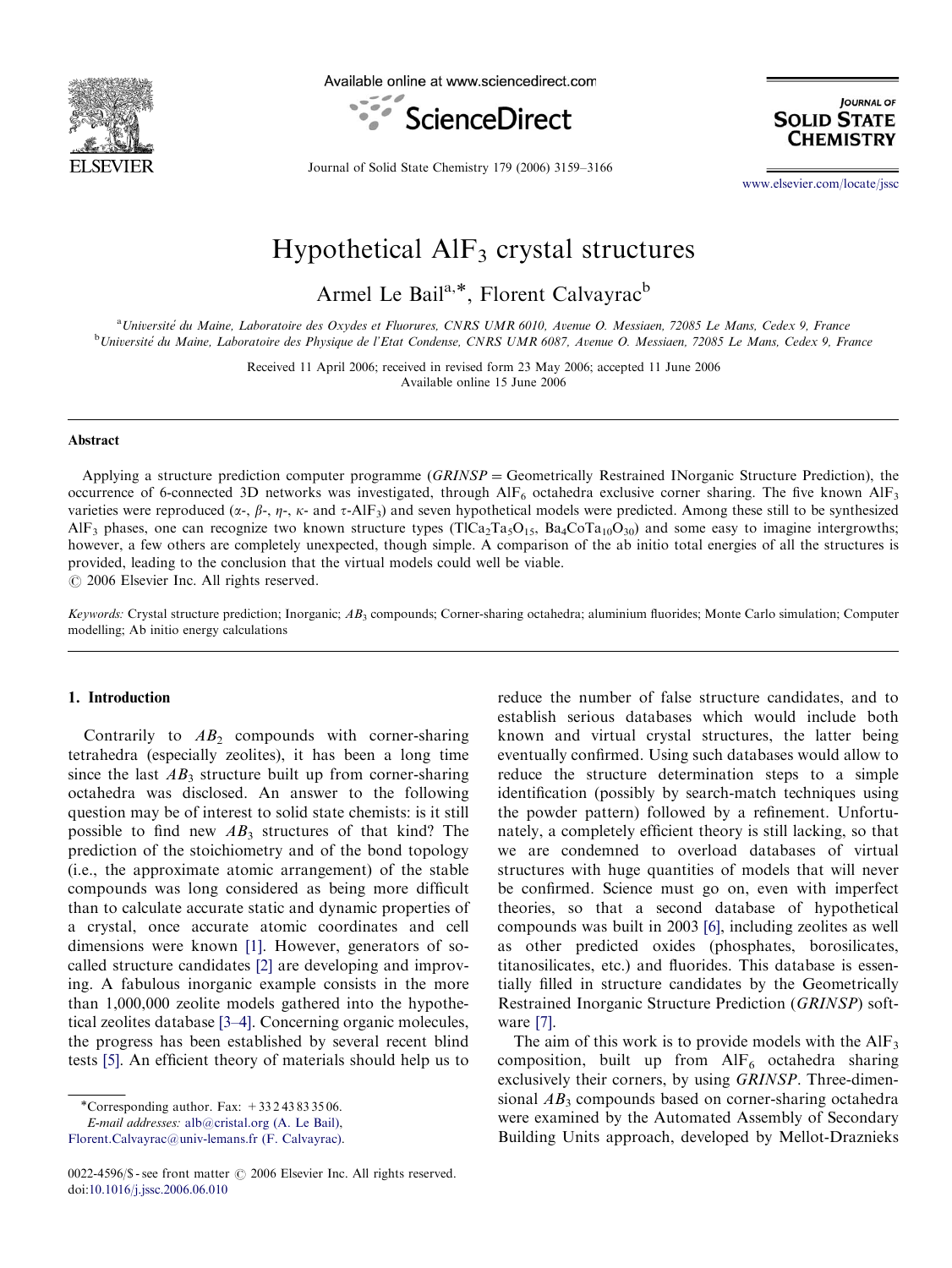et al. [\[8–9\],](#page-6-0) using Cerius2 [\[10\]](#page-6-0) and GULP [\[11\]](#page-6-0) in a sequence of simulated annealing plus minimization steps for the aggregation of large structural motifs, but no completely new structure type was predicted, apparently, and not all known structures were listed ( $\tau$ -AlF<sub>3</sub> was lacking). From the present study, 12 different  $\text{AlF}_3$  structure types will be described, the conditions of the simulations are discussed below.

#### 2. Prediction conditions

The knowledge assumed in this study is limited to the Al–F, F–F and Al–Al ideal first neighbour distances, and the exclusive corner-sharing connection mode. More generally, GRINSP makes use of the common geometrical characteristics of a well-defined group of crystal structures (*N*-connected 3D nets with  $N = 3, 4, 5, 6$  and possible combinations of two  $N$  values), allowing to explore the possible models, retrieving those already known (a proof of efficiency), and listing those yet to be synthesized, in a selected range of cell parameters.

Exploring  $AB_3$  models needed 230 days of calculation on a single 2.4 GHz processor PC, 1 day per space group (SG). GRINSP is a Monte Carlo (MC) software, applying a pseudo-random number sequence to the heuristic solution of the structural problem. Once a SG is selected, a first Al atom is placed in a box (with cell parameters relations in agreement with the SG) whose dimensions are selected at random, at a Wyckoff position selected at random. One then checks if the model is not already fulfilling all requirements: one Al atom should have six Al first neighbours in the approximated range  $3.5+0.6$  Å, themselves not distant outside of the range  $4.2-6.7 \text{ Å}$ , as second neighbours. The fact that distances are given a large tolerance range allows many solutions to be captured which may not correspond to regular polyhedra at this stage. In other words, the model may stay far above the local minima of interest. If the model is not already completed, a second Al atom is inserted randomly at a new (or identical) Wyckoff position, at random in the free space (delimited by the distance ranges above) in the neighbourhood of the first atom and of its equivalents, if any. Then this new model is checked again, etc., until a full agreement with the geometrical specifications is reached. If after some trials, no satisfying model is found, a new first Al will be placed, and so on. For a given set of cell parameters, 300,000 MC events were performed, and at least 20,000 sets of random cell parameters were explored for each SG. In this first step, atoms do not move (this is not a simulated annealing approach), their possible positions are tested and checked, then they are retained or not. The cell is progressively filled up to completely respect the geometrical restraints, if possible. The total number of Al atoms placed is not predetermined. For that search, the cell parameters were not larger than 16Å (known phases have cell parameters all smaller than  $13 \AA$ ).

In a second step the F atoms were added at the midpoints of the Al–Al first neighbours and it was verified by distance and cell improvements (by the MC method as well) that regular  $\text{AlF}_6$  polyhedra could really be built, i.e., that there was a deep local minima existing close to this previously selected rough arrangement of Al atoms. The cost function allowing to establish a minimum is based on the verification of the provided ideal distances Al–F  $(1.81 \text{ Å})$ , F–F  $(2.56 \text{ Å})$  and Al–Al  $(3.5 \text{ Å})$  first neighbours. The total *R* factor is defined by the equation:

$$
R=\sqrt{[(R_1+R_2+R_3)/(R_{01}+R_{02}+R_{03})]}
$$

,

where  $R_n$  and  $R_{0n}$  for  $n = 1, 2, 3$  are defined by the expressions:

$$
R_n = \Sigma [w_n(d_{0n} - d_n)]^2
$$

$$
R_{0n}=\Sigma[w_nd_{0n}]^2,
$$

where the  $d_{0n}$  values for  $n = 1-3$  are the ideal first interatomic distances Al–F  $(n = 1)$ , F–F  $(n = 2)$  and Al–Al  $(n = 3)$ , whereas the  $d_n$  values are the corresponding observed distances in the structural model for these atom pairs. The selected  $w_n$  being  $w_1 = 2.0$ ,  $w_2 = 0.61$  and  $w_3 = 0.23$ , attributing more weight to the respect of the Al–F first distances. Models were retained if  $R < 0.03$ , they may need further optimizations by using bond valence rules, or energy calculation (as shown below), however, in many cases the predicted cell parameters differ by less than 3% from the real ones when the real compounds are built up from ideal polyhedra, which was the case with dense  $SiO<sub>2</sub>$  polymorphs or zeolites previously studied by GRINSP [\[7\]](#page-6-0) and AlF<sub>3</sub> phases. During this second step, the atoms are moving, but no jump is allowed because a jump would break the coordinations established at the first step. This is a simple routine for local optimization. The change in the cell parameters from the rough structure candidate to the final model may be quite considerable (up to 30%). During the optimization, the original SG may not be conserved, so that the final structure is always proposed in the P1 SG, presented in a CIF file. The final choice of the real symmetry has to be done by using a programme able to detect missing symmetries, like PLATON [\[12\]](#page-6-0).

One given model can be identified in different SGs with slightly different or equal  $R$  values. For the automatic recognition that a model is known or was already obtained in previous predictions, tools are needed. An algorithm for the efficient comparison of periodic structure (CMPZ) was recently presented [\[13\].](#page-6-0) The way GRINSP recognizes a structure type is by comparing the coordination sequence (CS) [\[14\]](#page-6-0) of any model with a list of previously established ones (as well as with the other CS already stored during the current run). CS originally developed for zeolites was extended to the N-connected frameworks inside of the GRINSP algorithm. Only one model was retained corresponding to one structure type, selecting the model with best R value and higher symmetry.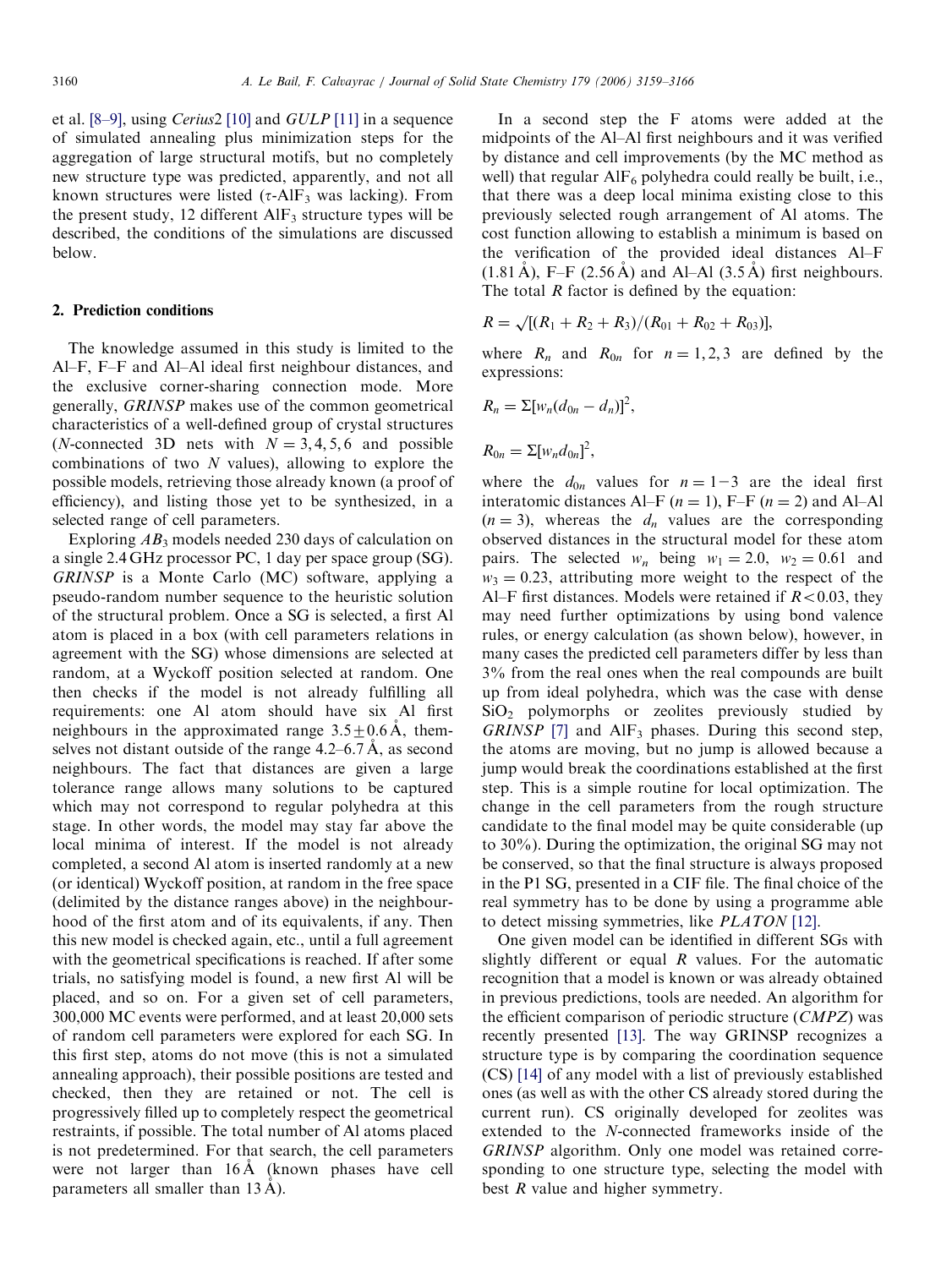<span id="page-2-0"></span>GRINSP is available via [http://www.cristal.org/grinsp/.](http://www.cristal.org/grinsp/) The software is free of charge for non-profit organizations and is delivered with the Fortran source code under the GNU Public Licence. Parallelization of the code is in project.

# 3. Known 6-connected 3D nets,  $\text{AlF}_3$  examples

When restricting considerations to the  $AB_3$  stoichiometry, among the various families of structures, there is one where each  $\vec{A}$  atom is connected to six others (through  $\vec{B}$ atoms) so that the A atoms lie at the points of a 3D 6 connected net. Examining the existing 6-connected 3D nets, one can distinguish nine different frameworks. The first framework, and simplest of such structures corresponds, in its most symmetrical configuration, to A atoms placed at the vertex of a primitive cubic lattice, the B atoms being at the middle of the edges, and represents the structure of crystalline  $\text{ReO}_3$ , more generally named as the perovskite structure type (though perovskite is a mineral formulated  $CaTiO<sub>3</sub>$ ). Many of the main structure types belonging to that family characterized by 6-connected 3D nets can be found in the crystal chemistry of aluminium fluorides. The stable perovskite-like form of  $AIF_3$  crystallizes with a rhombohedral structure, SG  $R\overline{3}c$ , and transforms reversibly to the cubic  $\text{ReO}_3$ -type polymorph at 725 K [\[15\]](#page-6-0). The rhombohedral form is referred usually as  $\alpha$ -AlF<sub>3</sub>. A metastable form, called  $\beta$ -AlF<sub>3</sub> is closely related to that of hexagonal tungsten bronze (HTB), a second framework in this family. The distortion leads to an orthorhombic cell in this family. The distortion leads to an orthornombic cell<br>with  $b/a$  ratio quite close to  $\sqrt{3}$ , pseudo-hexagonal, generating systematic twinning, in SG Cmcm [\[16\]](#page-6-0). This  $\beta$ form transforms slowly and irreversibly to the cubic

Table 1 Comparison of  $AIF_3$  predicted cell parameters with observed ones

perovskite polymorph. A third framework is observed crystallizing in the cubic pyrochlore structure for which two aluminium fluoride equivalents have been reported, Al(OH,F)<sub>3</sub> [\[17\]](#page-6-0) and  $\eta$ -AlF<sub>3</sub> [\[18\]](#page-7-0). The fourth framework is the tetragonal tungsten bronze (TTB) for which a  $\kappa$ -AlF<sub>3</sub> phase was described [\[18\].](#page-7-0) The fifth one was described only as an aluminium fluoride and named  $\tau$ -AlF<sub>3</sub> [\[19\]](#page-7-0) (it was later given another designation:  $\theta$ -AlF<sub>3</sub> [\[18\]](#page-7-0)), which is maybe the more complex structure with intrications of tetrahedra of octahedra (as in the pyrochlore structure) and infinite chains. Two other 6-connected frameworks not known with  $\text{AIF}_3$  formula are typified by the structures of  $Ca_2T1Ta_5O_{15}$  [\[20\]](#page-7-0) and  $Ba_4CoTa_{10}O_{30}$  [\[21\]](#page-7-0). It was shown that these structures can be derived from the  $ReO<sub>3</sub>$  type by fourling and twinning operations [\[22\]](#page-7-0), as well as HTB and intergrowth tungsten bronze (ITB). Many intergrowths could be imagined by increasing the number of perovskite planes which is equal to two, between two hexagonal ring regions in  $TlCa<sub>2</sub>Ta<sub>5</sub>O<sub>15</sub>$ . Finally, two frameworks built up from octahedra of different sizes may be listed:  $Na_4Ca_4Al_7F_{33}$  [\[23\]](#page-7-0) with an  $M_{11}F_{33}$ corner-sharing net of  $CaF_6$  and  $AlF_6$  octahedra, and  $Rb_2NAA|_6F_{21}$  [\[24\]](#page-7-0) with an  $M_7F_{21}$  net of Na $F_6$  and AlF<sub>6</sub> octahedra.

In a strict classification of  $AB_3$  nets built from cornerconnected ideal octahedra, Herzig and Zemann [\[25\]](#page-7-0) retained only the perovskite, HTB and pyrochlore structure types because the representatives of TTB, and the other structures, were containing some extra-framework ions. Their comparative study in 1993 was incomplete, since  $\tau$ -AlF<sub>3</sub> [\[19\]](#page-7-0) published in 1992 escaped to their attention; moreover, the TTB  $AIF_3$  free of extra-framework ion was obtained in 1995.

|                                          | Predicted/observed |        |        |                            | $\boldsymbol{R}$ | <b>FD</b> | Z  | $\boldsymbol{N}$ | SG           | Ref    | PCOD entry No. |
|------------------------------------------|--------------------|--------|--------|----------------------------|------------------|-----------|----|------------------|--------------|--------|----------------|
|                                          | $a(\AA)$           | b(A)   | c(A)   | $\overline{\varDelta}(\%)$ |                  |           |    |                  |              |        |                |
| $\alpha$ -AlF <sub>3</sub> (perov)       | 5.111              |        | 12.504 | 2.59                       | 0.0062           | 21.21     | 6  |                  |              |        | 1000048        |
|                                          | 4.931              |        | 12.446 |                            |                  |           |    |                  | $R\bar{3}c$  | $[15]$ |                |
| $\beta$ -AlF <sub>3</sub> (HTB)          | 6.984              | 12.107 | 7.213  | 0.91                       | 0.0035           | 19.67     | 12 | $\overline{1}$   |              |        | 1000049        |
|                                          | 6.931              | 12.002 | 7.134  |                            |                  |           |    |                  | Cmcm         | $[16]$ |                |
| $\eta$ -AlF <sub>3</sub> (pyr)           | 9.667              |        |        | 0.84                       | 0.0046           | 17.71     | 16 |                  |              |        | 1000017        |
|                                          | 9.749              |        |        |                            |                  |           |    |                  | $Fd\bar{3}m$ | $[17]$ |                |
| $\kappa$ -AlF <sub>3</sub> (TTB)         | 11.539             |        | 3.615  | 1.46                       | 0.0098           | 20.78     | 10 | $\overline{2}$   |              |        | 1000050        |
|                                          | 11.403             |        | 3.544  |                            |                  |           |    |                  | P4/mbm       | $[18]$ |                |
| $\tau$ -AlF <sub>3</sub> (or $\theta$ -) | 10.210             |        | 7.241  | 0.48                       | 0.0159           | 21.17     | 16 | 3                |              |        | 1000014        |
|                                          | 10.184             |        | 7.174  |                            |                  |           |    |                  | P4/nmm       | $[19]$ |                |

 $\overline{\Delta}$  (%) = average discrepancy on the cell parameters.

 $FD =$  framework density (number of Al atoms reported to a volume of 1000  $\AA$ <sup>3</sup>).

 $SG = Space group of the real structure.$ 

 $Z =$  number of AlF<sub>3</sub> formula per cell.

 $N =$  number of Al atoms with different coordination sequences.

 $R =$  quality factor regarding the ideal Al–F, F–F and Al–Al first neighbour interatomic distances.

Perov, perovskite; HTB, hexagonal tungsten bronze; pyr, pyrochlore; TTB, tetragonal tungsten bronze.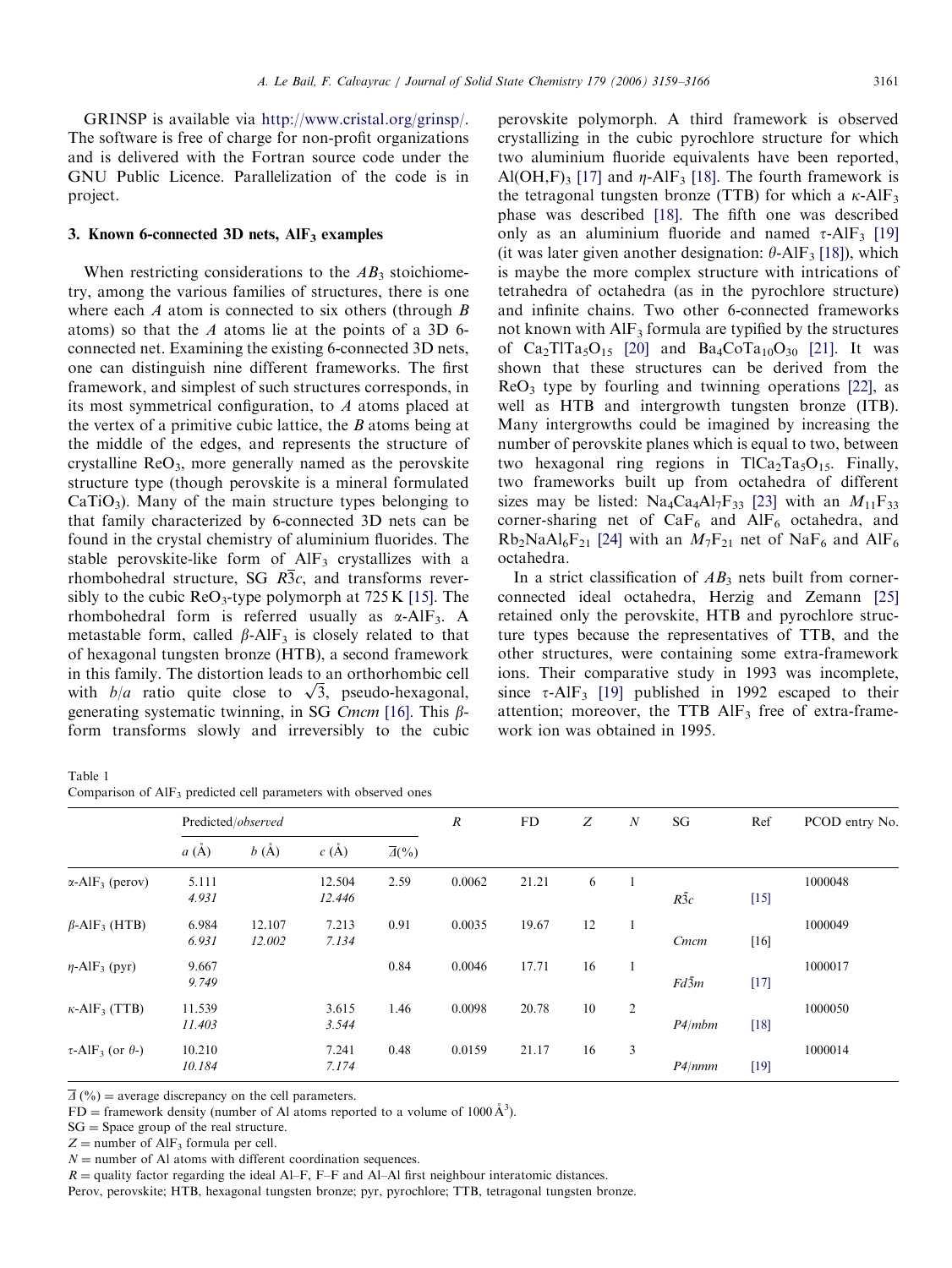| we have the second the second the second second state of $\mathbb{P}^n$ |                |                |                 |                |                 |              |    |   |                  |              |                    |
|-------------------------------------------------------------------------|----------------|----------------|-----------------|----------------|-----------------|--------------|----|---|------------------|--------------|--------------------|
| Structure type                                                          | FD             | a(A)           | b(A)            | c(A)           | SG              |              | N  | R | Ref              | PCOD entry   |                    |
|                                                                         |                |                |                 |                | <b>Starting</b> | Final        |    |   |                  |              |                    |
| $T1Ca2Ta5O15$<br>$Ba_4CoTa_{10}O_{30}$                                  | 20.67<br>21.15 | 6.992<br>9.504 | 3.607<br>13.780 | 9.539<br>3.615 | Pmmm<br>Iba2    | Pmmm<br>Cm2m | 10 |   | 0.0035<br>0.0093 | [20]<br>[21] | 1300007<br>1300008 |

Table 2 AlF3 virtual polymorphs proposed by GRINSP corresponding to known structure types

Results from GRINSP for known Al/F-based 6-connected 3D nets are reported in [Table 1.](#page-2-0) The atomic coordinates for these models were deposited at the Predicted Crystallography Open Database (PCOD: <http://www.crystallography.net/pcod>) [\[6\]](#page-6-0) in CIF format as well as three-dimensional drawings in VRML language. The models can be obtained by using the PCOD entry number as keyword, or the formulation, cell parameters, volume, etc.

## 4. AlF3 polymorphs ''yet to be synthesized'', predicted by **GRINSP**

One should treat apart structures which are not yet existing with  $\text{AlF}_3$  formulation but are known for other compositions. Table 2 gives the cell parameters predicted by GRINSP for possible AlF3 polymorphs adopting the structures of  $Ca<sub>2</sub>TITa<sub>5</sub>O<sub>15</sub>$  [\[20\]](#page-7-0) and  $Ba<sub>4</sub>CoTa<sub>10</sub>O<sub>30</sub>$  [\[21\]](#page-7-0).

Up to  $R < 0.02$ , five unknown structure types are disclosed by GRINSP which could well constitute ''yet to be synthesized"  $\Delta I$ <sub>3</sub> compounds. Two of them (noted V-1, V-2) have even  $R$  values smaller than for the known metastable compound  $\tau$ -AlF<sub>3</sub> ( $R = 0.0159$ ), and the three others (noted V-3, V-4 and V-5) present  $R$  values only slightly higher. V-1 is a simple HTB-perovskite intergrowth (Fig. 1) with one more perovskite layer than into the  $TlCa<sub>2</sub>Ta<sub>5</sub>O<sub>15</sub>$  structure type. Tetrahedra of octahedra, like in the pyrochlore or the  $\tau$ -AlF<sub>3</sub> structure types are recognized into the V-2 model (Fig. 2), they are separated by perovskite planes, so that the structure looks like an intergrowth between pyrochlore and perovskite. The projection of the V-3 structure suggests octahedra face sharing, but it is an illusion [\(Fig. 3](#page-4-0)). In spite of tunnels delimited by rings of six octahedral sharing corners, this model shows the highest density of the series with  $R < 0.02$ . The V-4 model is exclusively built up from tetrahedra of octahedra ([Fig. 4](#page-4-0)), just as the pyrochlore structure type, but with a denser packing (framework densities are respectively 21.7 and 17.7 Al atoms per  $1000 \text{ Å}^3$ ), so that no ring larger that four octahedra exists in V-4, nor any remarkable cavity as can be found in the pyrochlore structure. One of the reviewers identified V-4 as corresponding to the Fischer's sphere packing 6/4/t41 and having the RCSR symbol why (See [http://okeeffe-ws1.la.](http://okeeffe-ws1.la.asu.edu/RCSR/home.htm) [asu.edu/RCSR/home.htm](http://okeeffe-ws1.la.asu.edu/RCSR/home.htm)). The V-5 model presents HTB channels intercrossed at  $90^{\circ}$  in subsequent layers in the *ab* plane, indeed the framework density is equal to that of the



Fig. 1. Virtual AlF<sub>3</sub> model V-1, intergrowth HTB–perovskite (three layers).



Fig. 2. Virtual AlF3 model V-2, intergrowth pyrochlore–perovskite.

 $\beta$ -AlF<sub>3</sub> HTB-like model (FD~19.7). The shortest F–F distances in these models are larger than  $2.42 \text{ Å}$ . For R values larger than 0.02, problems arise generally, like too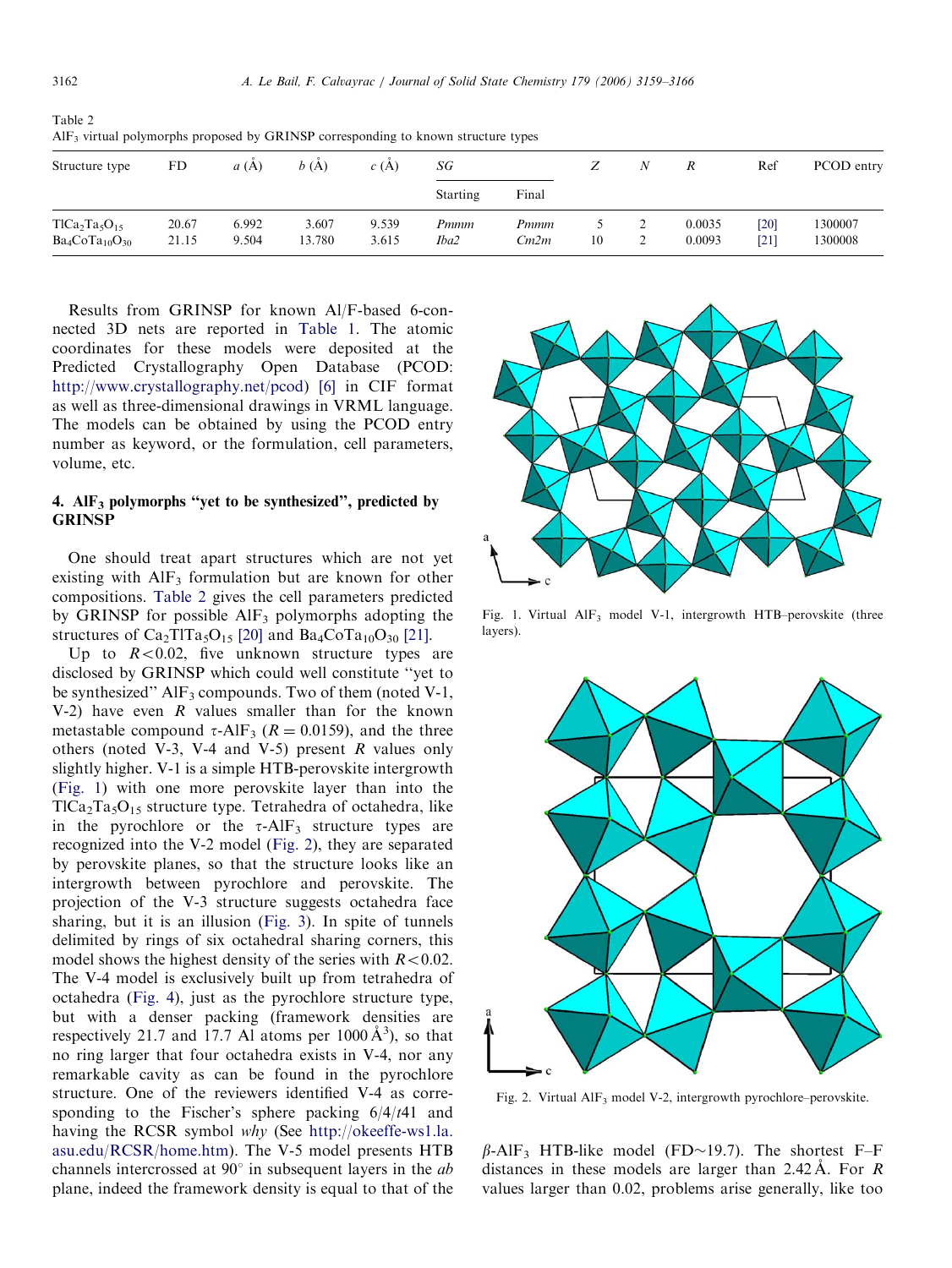<span id="page-4-0"></span>

Fig. 3. Virtual AlF<sub>3</sub> model V-3.



Fig. 4. Virtual AlF<sub>3</sub> model V-4, dense packing of tetrahedra of octahedra, exclusively.

short interatomic distances for a small part of them, and some octahedra may become distorted. For instance, in spite of an interesting channel with rings of eight octahedra, the V-6 model has the largest framework density of the whole series  $(FD = 23.6)$  because of the excessive proximity of the octahedra along the  $c$ -axis (leading to irrealistic interlayer distances  $AI-AI = 3.195 \text{ Å}$ , and to F–F distances as short as  $1.8 \text{ Å}$ ) (see Figs. 5 and 6). However, the occurrence of structures built up from such layers cannot be excluded if they were isolated, and if the  $AB<sub>6</sub>$  octahedra would accept some distortion. Five additional models with  $0.02 < R < 0.03$  appeared not viable either and are not listed here; however, they can be found into the PCOD with entry numbers 1300009–1300013. Only one of them (PCOD1300011) was found to have an FD equal to that of the pyrochlore, but some F–F distances would be too short, close to  $2.2 \text{ Å}$ . Finally, one of these rejected models is isostructural to  $\text{Na}_4\text{Ca}_4\text{Al}_7\text{F}_{33}$ 



Fig. 5. Virtual AlF<sub>3</sub> model V-5, HTB tunnels intercrossed at 90 $^{\circ}$  in the *ab* plane.



Fig. 6. Virtual AlF3 model V-6, not viable due to a high level of octahedra distortion and too short F–F distances.

[\[23\],](#page-7-0) replacing the Ca atoms by Al ones (PCOD1300011, with  $R = 0.0283$ ). Indeed, the GRINSP software can produce trigonal prisms instead of octahedra for  $R > 0.02$ ([Table 3](#page-5-0)).

### 5. Ab initio calculations

Ab initio comparison of the total energies of the predicted structures with the real ones was performed using the  $WIEN2K$  code [\[26\]](#page-7-0) which is a full potential (Linearized) Augmented Plane Wave code for periodic systems, renown for its accuracy. Computations were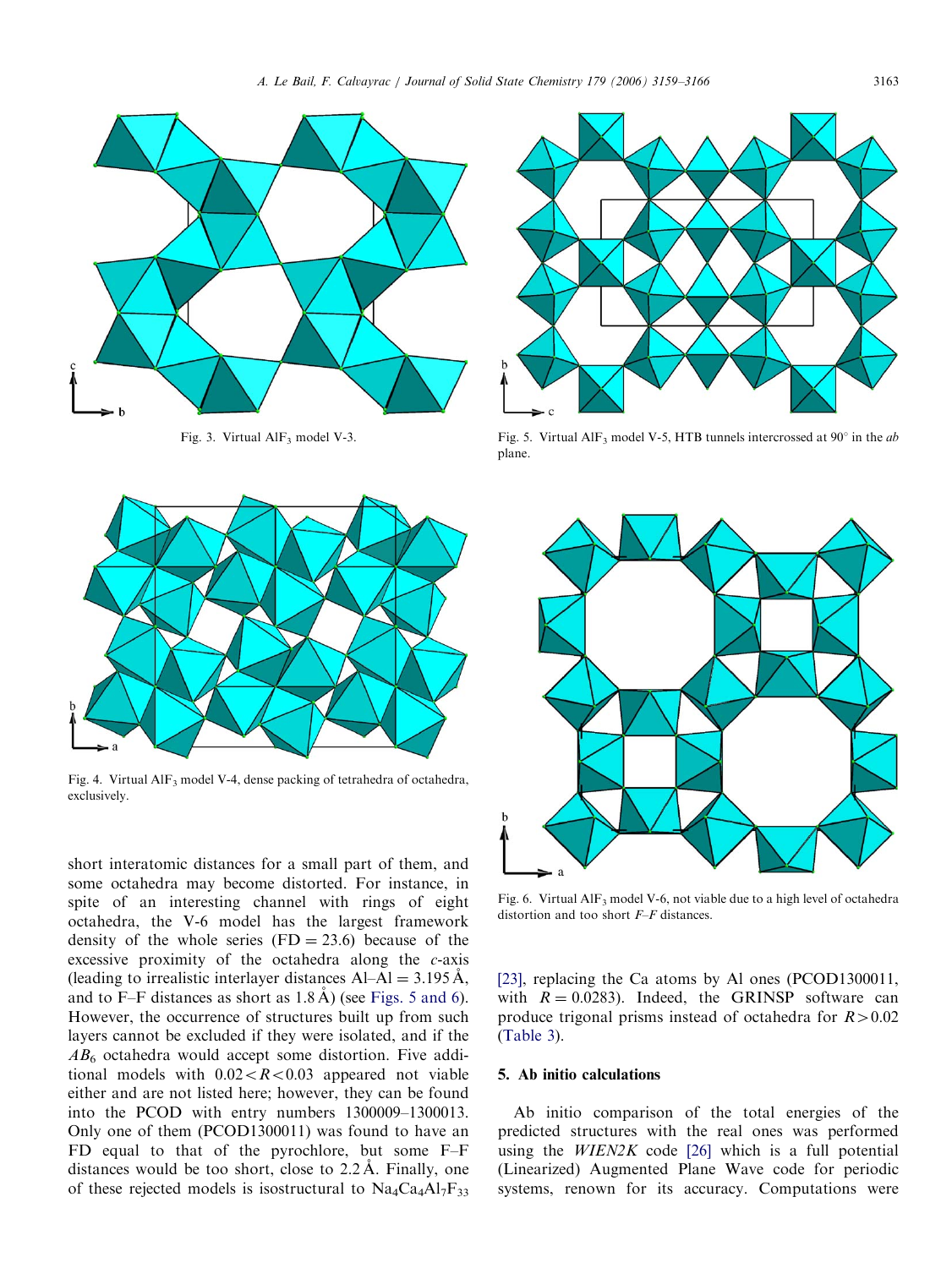| All'3 virtual polymorphs proposed by <b>ONITSP</b> (unknown structure types) |       |        |        |        |             |                        |                        |    |                  |                  |            |
|------------------------------------------------------------------------------|-------|--------|--------|--------|-------------|------------------------|------------------------|----|------------------|------------------|------------|
| Virtual AlF <sub>3</sub>                                                     | FD    | a(A)   | b(A)   | c(A)   | $\beta$ (°) | SG                     |                        |    | $\boldsymbol{N}$ | $\boldsymbol{R}$ | PCOD entry |
|                                                                              |       |        |        |        |             | Starting               | Final                  |    |                  |                  |            |
| $V-1$                                                                        | 21.27 | 6.992  | 7.218  | 13.513 | 105.22      | P2 <sub>1</sub> /m     | $P2_l/m$               | 14 |                  | 0.0042           | 1300001    |
| $V-2$                                                                        | 20.43 | 6.889  | 6.889  | 8.252  | 90.00       | P4m2                   | Pmm2                   | 8  |                  | 0.0054           | 1300002    |
| $V-3$                                                                        | 22.37 | 5.207  | 6.960  | 7.402  | 90.00       | Pnc2                   | Pmna                   | 6  |                  | 0.0160           | 1300003    |
| $V-4$                                                                        | 21.71 | 10.505 | 10.505 | 6.678  | 90.00       | I4 <sub>1</sub> /a     | I4 <sub>1</sub> /a     | 16 |                  | 0.0181           | 1300004    |
| $V-5$                                                                        | 19.74 | 7.125  | 7.125  | 11.977 | 90.00       | $P4$ <sub>2</sub> /mmc | $P4$ <sub>2</sub> /mmc | 12 |                  | 0.0191           | 1300005    |
| V-6                                                                          | 23.65 | 12.601 | 12.601 | 6.391  | 90.00       | P4/nmm                 | P4/nmm                 | 12 |                  | 0.0233           | 1300006    |
|                                                                              |       |        |        |        |             |                        |                        |    |                  |                  |            |

<span id="page-5-0"></span>Table 3  $\Delta l$ <sub>E</sub> virtual polymorphs proposed by  $\widehat{GRINSD}$  (unknown structure types)

 $FD =$  framework density (number of Al atoms in 1000  $\AA^3$ ).

SG = starting higher symmetry space group in which the initial model of Al-only atoms were obtained, and final space group deduced by PLATON after including the F atoms and optimizing.

 $Z$  = number of AlF<sub>3</sub> formula per cell.

 $N =$  number of Al atoms with different coordination sequences.

 $R =$  quality factor regarding the ideal Al–F, F–F and Al–Al first neighbour interatomic distances.

performed on the Beowulf-type parallel computer in Le Mans (cluster of five AMD64 dual-core nodes with 16 Go of RAM each). Sphere sizes  $(R<sub>mt</sub>)$  of 1.60 a.u. for F and Al were used. The basis set was determined by a large cutoff corresponding to  $R_{\rm mt}K_{\rm max} = 7$ . The full Brillouin Zone was sampled with 100 k-points and we used the Generalized Gradient Approximation of Perdew et al. [\[27\]](#page-7-0) for the description of exchange and correlation effects within density functional theory. It was checked on the three lowest energy structures that an increase of the number of k-points up to 10000, of  $R_{mt}K_{max}$  up to 10.5 or a decrease of  $R<sub>mt</sub>$  down to 1.5 a.u. would not change the ordering of the total energies, although evidently changing by a few digits their absolute values.

In principle, no adjustment of cell parameters is necessary when dealing with the existing  $\text{AlF}_3$  phases, contrary to the hypothetical models being somewhat uncertain. However, in order to maintain some coherency in the study, all structures (real or virtual) were volumeoptimized. The procedure did not yield changes greater than 1% versus the original values. For instance, the cell volume for  $\alpha$ -AlF<sub>3</sub> was decreased by 0.29% by this process. Volume optimization should be considered as insufficient for predicted structure candidates which would deserve the individual optimization of the independent cell parameters as well as atomic positions. However, this is not totally automated in the current version of WIEN2K and judged too time-consuming. For the so-called pyrochlore structure we simply replaced the OH in the naturally occurring structure by F atoms.

Results are presented in Table 4. One sees that the predicted structures are interclassed with the known ones, with of course the ideal  $\alpha$ -AlF<sub>3</sub> structure having the lowest energy although not by a very large amount. This leads to the conclusion that these predicted structures might be synthesized in the future. The classification does not follow exactly the one deduced from  $R$  values; however, plotting  $\Delta E$  against R shows a small correlation.

Table 4 Total energies obtained with the WIEN2 K ab initio code for natural and

| predicted structures for $\text{AlF}_3$    |                                       |            |        |  |  |  |  |  |
|--------------------------------------------|---------------------------------------|------------|--------|--|--|--|--|--|
| Phase or structure type                    | Total energy<br>per electron<br>in Ry | ΔΕ         | R      |  |  |  |  |  |
| $\alpha$ -AlF <sub>3</sub> (perovskite)    | $-36.1856793$                         | $\theta$ . | 0.0062 |  |  |  |  |  |
| $V-1$                                      | $-36.1851923$                         | 0.0004870  | 0.0042 |  |  |  |  |  |
| $T1Ca2Ta5O15$ -like                        | $-36.1844875$                         | 0.0011918  | 0.0035 |  |  |  |  |  |
| $\beta$ -AlF <sub>3</sub> (HTB)            | $-36.1844544$                         | 0.0012249  | 0.0035 |  |  |  |  |  |
| $Ba_4CoTa_{10}O_{30}$ -like                | $-36.1844253$                         | 0.0012540  | 0.0093 |  |  |  |  |  |
| $\kappa$ -AlF <sub>3</sub> (TTB)           | $-36.1843461$                         | 0.0013332  | 0.0098 |  |  |  |  |  |
| $\eta$ -AlF <sub>3</sub> (pyrochlore-like) | $-36.1842524$                         | 0.0014269  | 0.0046 |  |  |  |  |  |
| $V-3$                                      | $-36.1839795$                         | 0.0016998  | 0.0160 |  |  |  |  |  |
| $V-4$                                      | $-36.1839778$                         | 0.0017015  | 0.0181 |  |  |  |  |  |
| $V-2$                                      | $-36.1839340$                         | 0.0017453  | 0.0054 |  |  |  |  |  |
| $V-5$                                      | $-36.1835532$                         | 0.0021261  | 0.0191 |  |  |  |  |  |
| $\tau$ -AIF, (or $\theta$ )                | $-361815946$                          | 0.0040847  | 0.0159 |  |  |  |  |  |

 $\tau$ -AlF<sub>3</sub> (or  $\theta$ -) 36.1815946 0.0040847 0.0159 The energies (in Ry) are divided by the number of electrons in the cell for

comparison purposes. For the sake of clarity,  $\Delta E$  is calculated by difference with the total energy of  $\alpha$ -AlF<sub>3</sub>.

## 6. Extending to more hypothetical  $M\mathbf{F}_3$  ( $M = \mathbf{Fe}, \mathbf{Cr}$ ) compounds

Even more difficult is the prediction of the synthesis conditions for making these predicted crystal structures to appear. We can already be sure that most predictions inside of the PCOD will be vain, never confirmed, because the synthesis route may depend on a precursor (organometallic, hydrate, amorphous compound) which itself is yet unknown, or because the prediction is simply false. The latest discovered AlF<sub>3</sub> phase,  $\tau$ -AlF<sub>3</sub> [\[19\]](#page-7-0), was obtained from the thermolysis of either  $[(CH<sub>3</sub>)<sub>4</sub>N]AIF<sub>4</sub>·H<sub>2</sub>O$  or amorphous AlF<sub>3</sub>  $xH_2O(x<0.5)$ . Its structure determination was only possible from powder diffraction data, after the preparation of a pure-enough sample obtained from the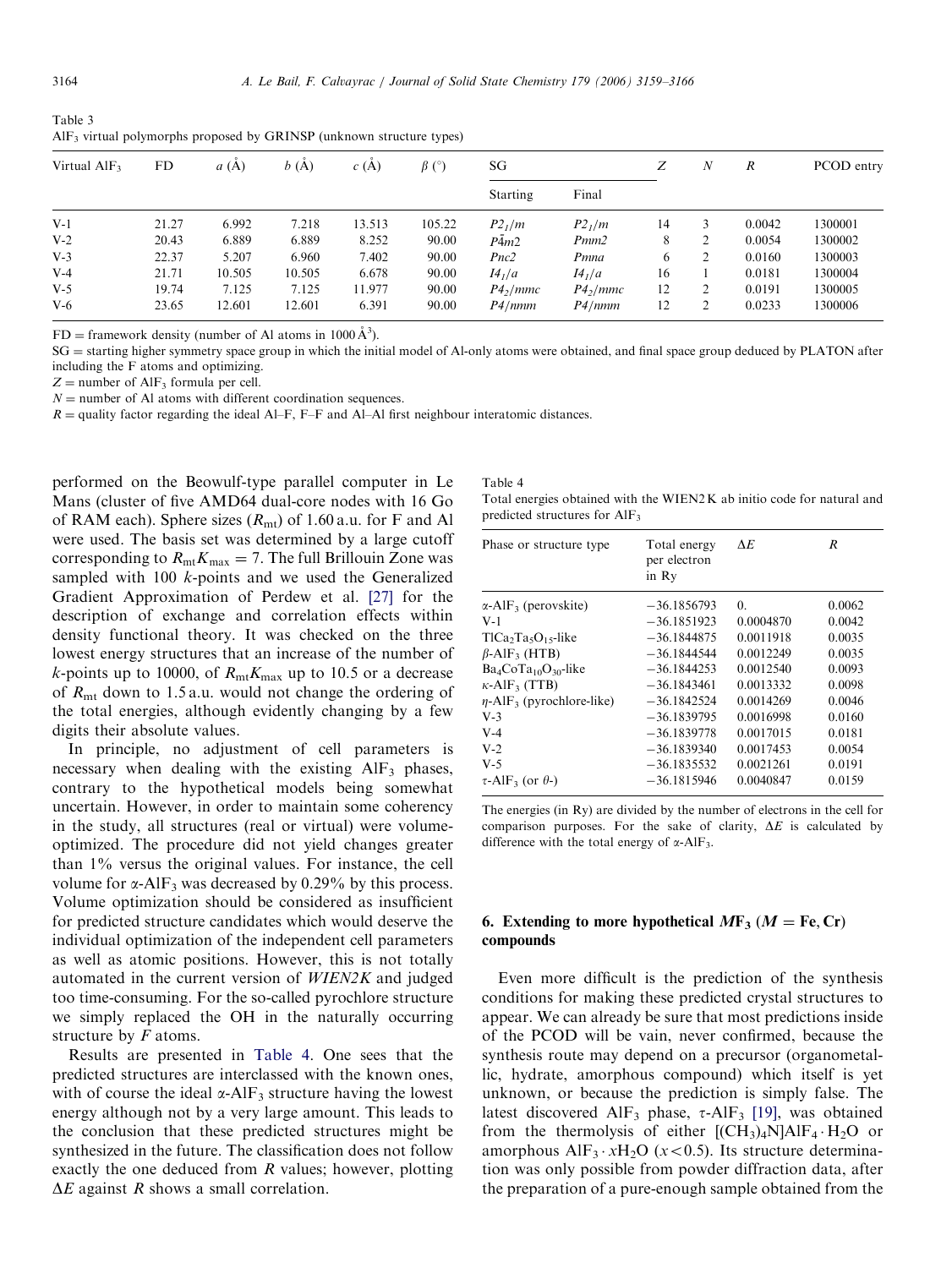<span id="page-6-0"></span>Table 5 Estimated cell parameters for virtual  $FeF<sub>3</sub>$  and  $CrF<sub>3</sub>$  compounds

| Model      | a(A)   | b(A)   | c(A)   | $\beta$ (°) | R      | PCOD entry |
|------------|--------|--------|--------|-------------|--------|------------|
| $V-1-Fe$   | 7.357  | 7.543  | 14.362 | 105.82      | 0.0026 | 1300021    |
| $V-1-Cr$   | 7.298  | 7.415  | 14.027 | 105.08      | 0.0026 | 1300031    |
| $V-2-Fe$   | 7.324  | 7.324  | 8.812  | 90.         | 0.0056 | 1300022    |
| $V-2-Cr$   | 7.204  | 7.204  | 8.677  | 90.         | 0.0056 | 1300032    |
| $V-3-Fe$   | 7.441  | 7.864  | 5.552  | 90.         | 0.0156 | 1300023    |
| $V-3-Cr$   | 7.327  | 7.736  | 5.466  | 90.         | 0.0156 | 1300033    |
| $V-4-Fe$   | 11.211 | 11.211 | 7.117  | 90.         | 0.0176 | 1300024    |
| $V-4-Cr$   | 11.042 | 11.042 | 6.991  | 90.         | 0.0176 | 1300034    |
| $V-5-Fe$   | 7.544  | 7.544  | 12.784 | 90.         | 0.0186 | 1300025    |
| $V-5-Cr$   | 7.439  | 7.439  | 12.585 | 90.         | 0.0189 | 1300035    |
| $\tau$ -Fe | 10.875 | 10.875 | 7.720  | 90.         | 0.0158 | 1300026    |
| $\tau$ -Cr | 10.726 | 10.726 | 7.603  | 90.         | 0.0158 | 1300036    |

above organometallic phase. The route from the amorphous phase always led to a mixture with dominant  $\beta$ -AlF3. There is no doubt that if the predictions presented here had been available by the end of the 1980s, the structure would have been solved earlier. These considerations suggest that a list of cell parameters for possible  $MF_3$ isostructural compounds (including those corresponding to  $\tau$ -AlF<sub>3</sub>) would be of interest (Table 5). The models were built by using the ideal  $M$ –F distances 1.930 and 1.900 Å, respectively, for the virtual FeF<sub>3</sub> and CrF<sub>3</sub> compounds  $(VF<sub>3</sub>$  and  $GaF<sub>3</sub>$  compounds would have very similar cell parameters with  $FeF<sub>3</sub>$  and  $CrF<sub>3</sub>$ , respectively). Physical properties prediction (magnetic behaviour, etc.) for these hypothetical compounds remains to be done. At least structure prediction would help to solve the structures if the samples occur only in powder form, as is frequently the case for metastable compounds obtained after decomposition of a precursor.

#### 7. Conclusions

In spite of being based on the most simple approach, verifying ideal interatomic distances, the cost function applied in this study allows to reproduce the existing crystal structures with less than 3% discrepancy on the cell parameters. However, GRINSP will be able of this performance only in cases where the polyhedra are ideal ones (which is the case for  $SiO<sub>4</sub>$  tetrahedra or  $AlF<sub>6</sub>$ octahedra). It seems that the question asked in the introduction was given a positive answer : new  $AB_3$ structures built up from corner-sharing octahedra can be expected to be disclosed in the future. The question how to obtain them has the following answer: try all ways of synthesis, especially study the decomposition of hydrated, hydroxy-hydrated or organometallic materials, expecting to obtain metastable compounds.

The present tour for predicting octahedra corner-sharing  $AB_3$  compounds is not exhaustive. Probably more structures would be obtained if the cell parameters limit at  $16A$ and the maximum of 64 Al atoms per cell were extended to larger values. In the current conditions, no viable framework with larger porosity than the pyrochlore structure was found.

Accurate prediction of both structures and properties appears to be one of the main scientific challenge of the XXIth century, probably finding some equilibrium between these 1,000,000 models for  $SiO<sub>2</sub>$  and 12 models for AlF<sub>3</sub>, or the more than 1000 titanosilicates recently added into the PCOD. The usefulness of databases of predicted structures will be increased when powder patterns are calculated and used by search-match software for identification purposes. This is in project, as soon as enough structures are incorporated into the PCOD, containing less than 3000 models up to now. Finally, investigations of the possible physical properties of the  $FeF<sub>3</sub>$  and  $CrF<sub>3</sub>$  hypothetical models (or with other compositions) could be worth trying, especially for the magnetic aspects, just to see if efforts in order to realize the predictions may have some interest.

#### Appendix A. Supplementary materials

Supplementary data associated with this article can be found in the online version at [doi:10.1016/j.jssc.2006.](dx.doi.org/10.1016/j.jssc.2006.06.010) [06.010](dx.doi.org/10.1016/j.jssc.2006.06.010).

#### References

- [1] F.C. Hawthorne, Acta Crystallogr. B 50 (1994) 481–510.
- [2] J.C. Schön, M. Jansen, Angew Chem. Int. Ed. Eng. 35 (1996) 1286–1304.
- [3] M.M.J. Treacy, I. Rivin, E. Balkovsky, K.H. Randall, M.D. Foster, Micropor. Mesopor. Mater. 74 (2004) 121–132.
- [4] M.D. Foster, M.M.J. Treacy, Hypothetical zeolites, [http://www.](http://www.hypotheticalzeolites.net/) [hypotheticalzeolites.net/](http://www.hypotheticalzeolites.net/)
- [5] G.M. Day, W.D.S. Motherwell, H.L. Ammon, S.X.M. Boerrigter, R.G. Della Valle, E. Venuti, A. Dzyabchenko, J.D. Dunitz, B. Schweizer, B.P. van Eijck, P. Erk, J.C. Facelli, V.E. Bazterra, M.B. Ferraro, D.W.M. Hofmann, F.J.J. Leusen, C. Liang, C.C. Pantelides, P.G. Karamertzanis, S.L. Price, T.C. Lewis, H. Nowell, A. Torrisi, H.A. Scheraga, Y.A. Arnautova, M.U. Schmidt, P. Verwer, Acta Crystallogr. B 61 (2005) 511–527.
- [6] A. Le Bail, Predicted crystallography open database, [http://](http://www.crystallography.net/pcod/) [www.crystallography.net/pcod/](http://www.crystallography.net/pcod/)
- [7] A. Le Bail, J. Appl. Crystallogr. 38 (2005) 389–395.
- [8] C. Mellot-Draznieks, J.M. Newsam, A.M. Gorman, C.M. Freeman, G. Férey, Angew. Chem. Int. Ed. 39 (2000) 2270-2275.
- [9] C. Mellot-Draznieks, S. Girard, G. Férey, C. Schön, Z. Cancarevic, M. Jansen, Chem. Eur. J. 8 (2002) 4103–4113.
- [10] Cerius2, Version 4.2, Molecular Simulations Inc., Cambridge, UK, 2000.
- [11] J.D. Gale, J. Chem. Soc., Faraday Trans. 93 (1997) 629-637.
- [12] A.L. Spek, J. Appl. Crystallogr. 36 (2003) 7–13.
- [13] R. Hundt, J.C. Schön, M. Jansen, J. Appl. Crystallogr. 39 (2006) 6–16.
- [14] W.M. Meier, H.J. Moeck, J. Solid State Chem. 27 (1979) 349-355.
- [15] P. Daniel, A. Bulou, M. Rousseau, J. Nouet, J.L. Fourquet, M. Leblanc, R. Burriel, J. Phys.: Condens. Matter 2 (1990) (5663–4677).
- [16] A. Le Bail, C. Jacoboni, M. Leblanc, R. De Pape, H. Duroy, J.L. Fourquet, J. Solid State Chem. 77 (1988) 96–101.
- [17] J.L. Fourquet, M. Riviere, A. Le Bail, M. Nygrens, J. Grins, Eur. J. Solid State Inorg. Chem. 25 (1988) 535–540.